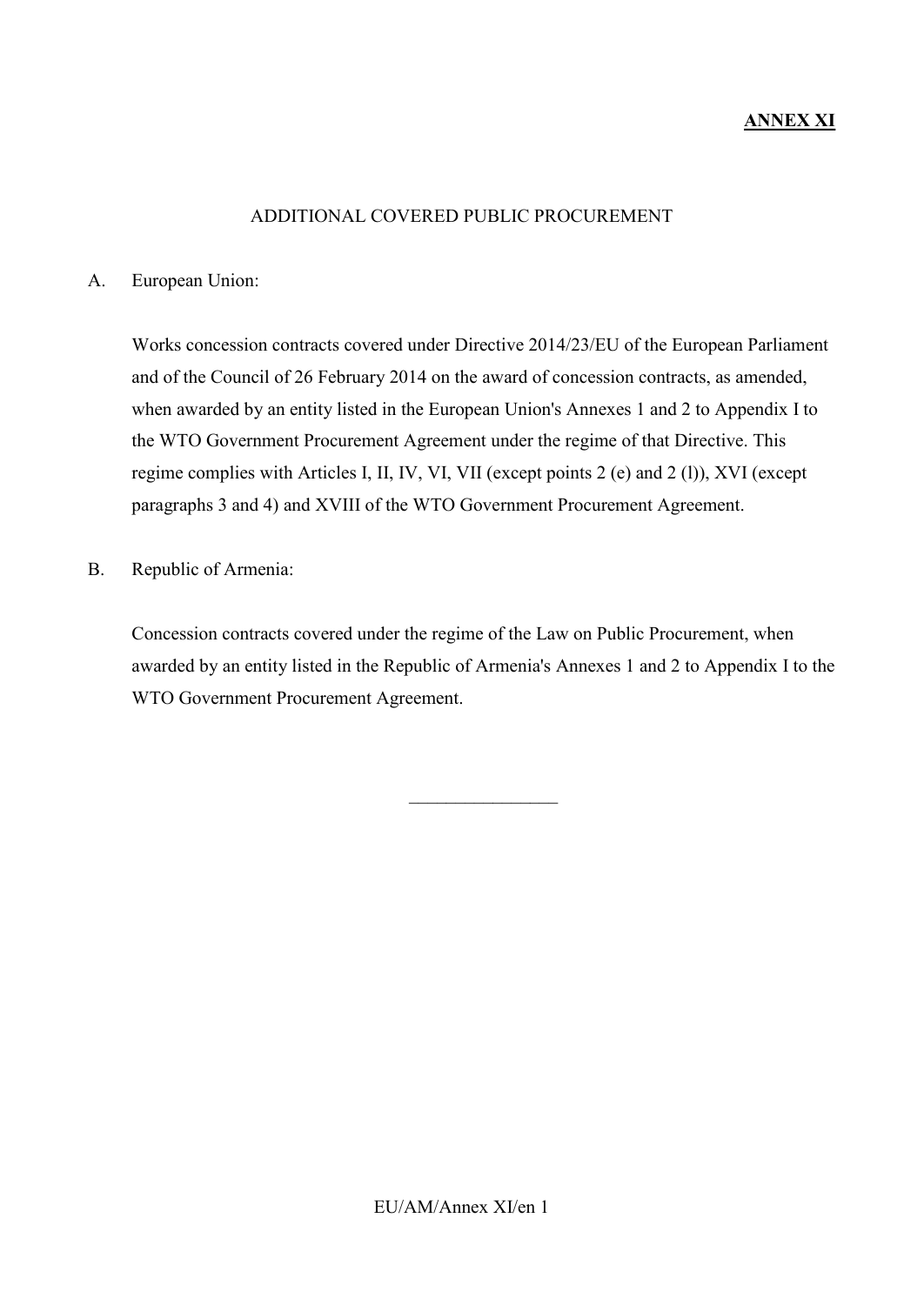#### **ANNEX XII**

# to CHAPTER 2: ANTI-FRAUD AND CONTROL PROVISIONS of TITLE VII: FINANCIAL ASSISTANCE AND ANTI-FRAUD AND CONTROL PROVISIONS

The Republic of Armenia undertakes to gradually approximate its legislation to the following legislation of the European Union and international instruments within the stipulated timeframes.

Convention of 26 July 1995 on the protection of the European Communities' financial interests

The following provisions of that Convention shall apply:

- Article 1 General provisions, definitions
- Article 2(1) by taking the necessary measures to ensure that the conduct referred to in Article 1, and participating in, instigating, or attempting the conduct referred to in Article 1(1), are punishable by effective, proportionate and dissuasive criminal penalties

Timetable: these provisions of that Convention shall be implemented upon the entry into force of this Agreement.

– Article 3 – Criminal liability of heads of businesses

Timetable: these provisions of that Convention shall be implemented within 3 years of the entry into force of this Agreement.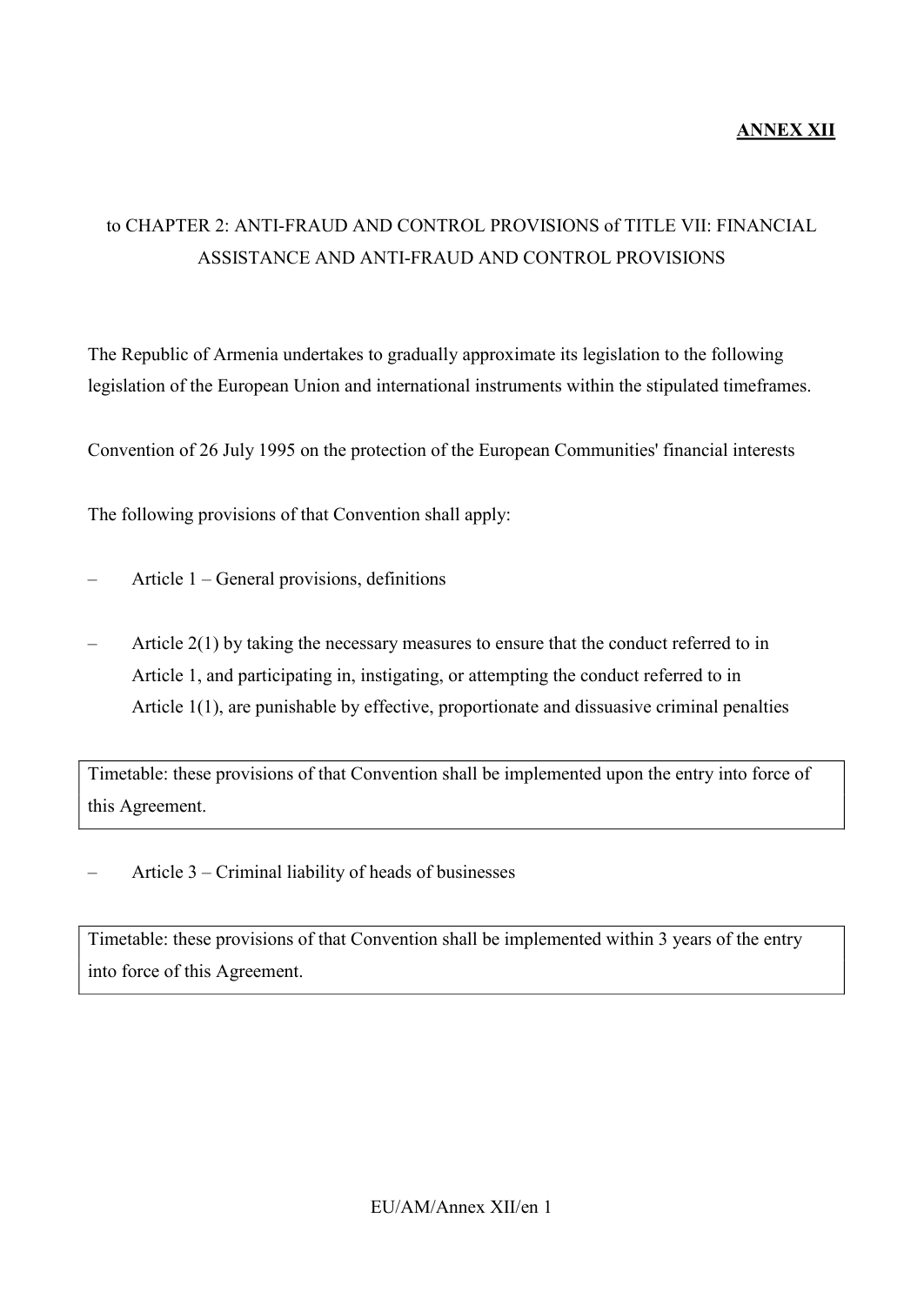Protocol to the Convention on the protection of the European Communities' financial interests

The following provisions of that Protocol shall apply:

- Article  $1(1)(c)$  and Article  $1(2)$  Relevant definitions
- Article 2 Passive corruption
- Article 3 Active corruption
- Article 5(1) by taking the necessary measures to ensure that the conduct referred to in Articles 2 and 3, and participating in and instigating the conduct in question, are punishable by effective, proportionate and dissuasive criminal penalties
- Article 7 as far as it refers to Article 3 of the Convention

Timetable: these provisions of that Protocol shall be implemented upon the entry into force of this Agreement.

Second Protocol to the Convention on the protection of the European Communities' financial interests

The following provisions of that Protocol shall apply:

- Article 1 Definition
- Article 2 Money laundering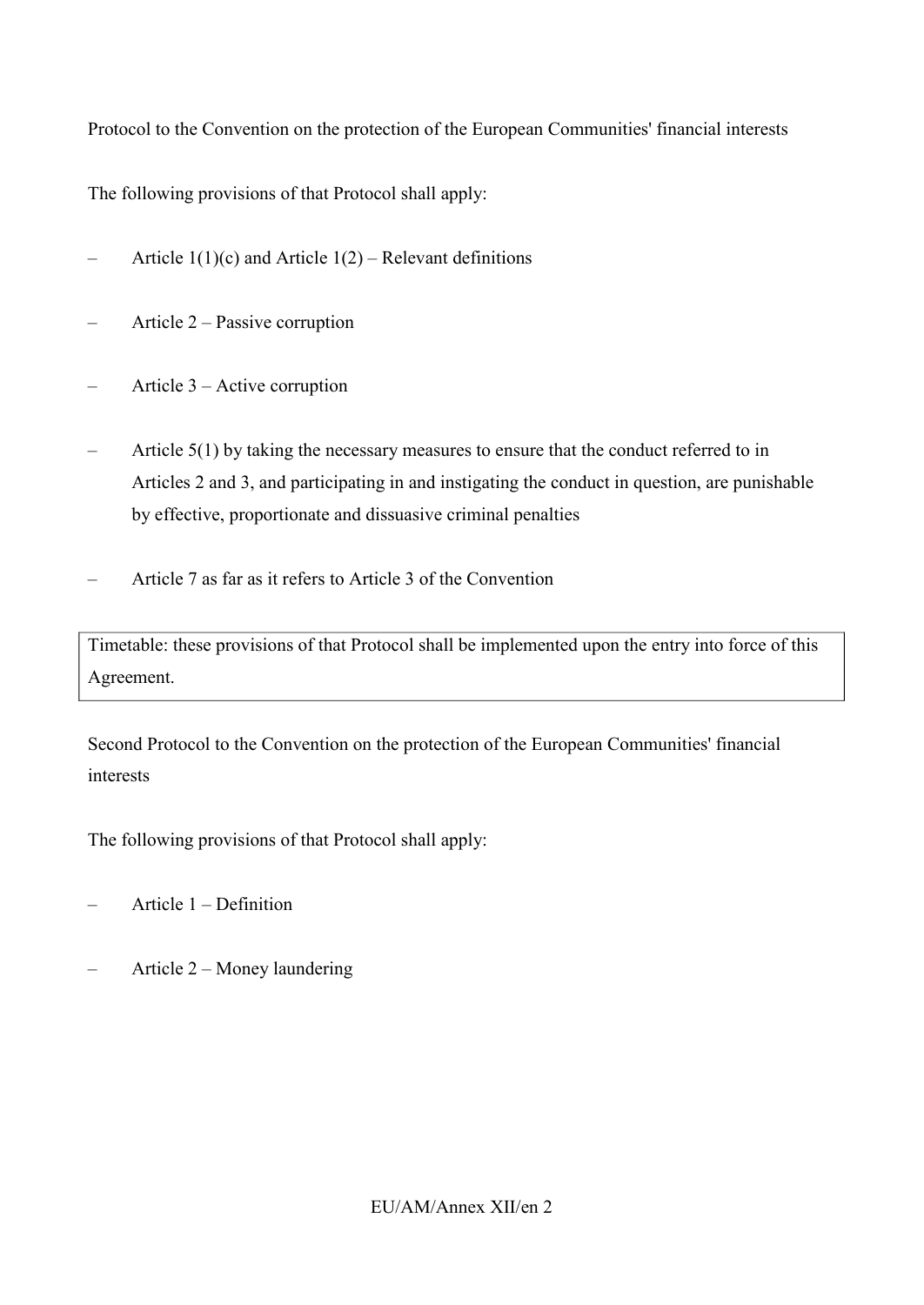- Article 3 Liability of legal persons
- Article 4 Sanctions for legal persons
- Article 12 as far as it refers to Article 3 of the Convention

Timetable: these provisions of that Protocol shall be implemented upon the entry into force of this Agreement.

Protection of money against counterfeiting

Council Regulation (EC) 1338/2001 of 28 June 2001 lays down necessary measures for the protection of the euro against counterfeiting

Directive 2014/62/EU of the European Parliament and of the Council of 15 May 2014 on the protection of the euro and other currencies against counterfeiting, and replacing Council Framework Decision 2000/383/JHA

Timetable: the provisions of Regulation (EC) 1338/2001 and Directive 2014/62/EU shall be implemented within 3 years of the entry into force of this Agreement.

International Convention for the suppression of counterfeiting currency (Geneva, 1929)

Timetable: the Convention shall be signed and ratified upon the entry into force of this Agreement.

 $\_$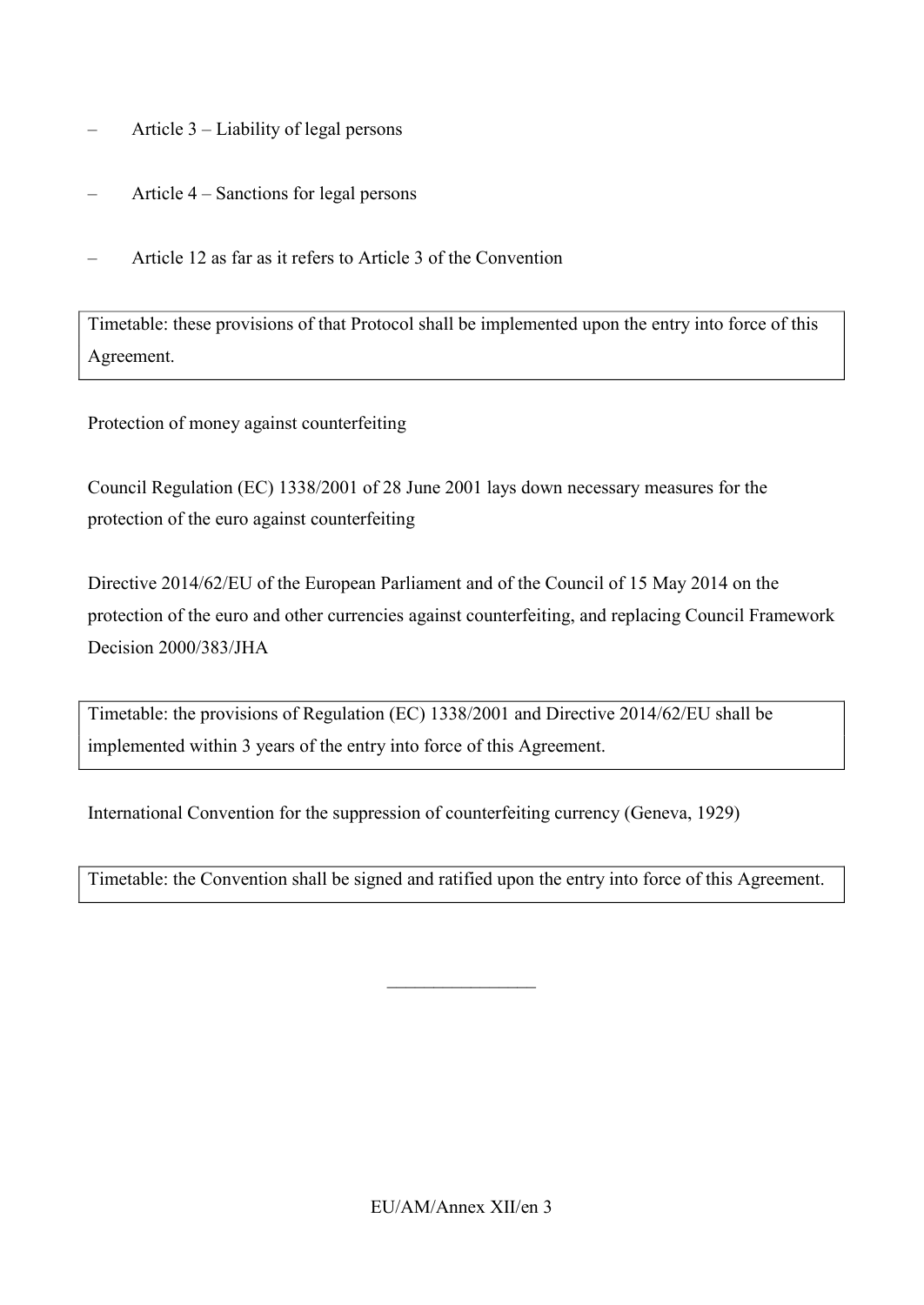# PROTOCOL I TO TITLE VII FINANCIAL ASSISTANCE AND ANTI FRAUD AND CONTROL PROVISIONS CHAPTER 2: ANTI FRAUD AND CONTROL PROVISIONS

#### Protocol on Definitions

1. "Irregularity" means any infringement of a provision of EU law, of this Agreement or ensuing agreements and contracts, resulting from an act or omission by an economic operator, which has, or would have, the effect of prejudicing the general budget of the European Union or budgets managed by it, either by reducing or losing revenue accruing from own resources collected directly on behalf of the European Union, or by an unjustified item of expenditure.

#### 2. "Fraud" means:

- (a) in respect of expenditure, any intentional act or omission relating to:
	- the use or presentation of false, incorrect or incomplete statements or documents, which has as its effect the misappropriation or wrongful retention of funds from the general budget of the European Union or budgets managed by, or on behalf of, the European Union,
	- the non-disclosure of information in violation of a specific obligation, with the same effect as described in the first indent of this point,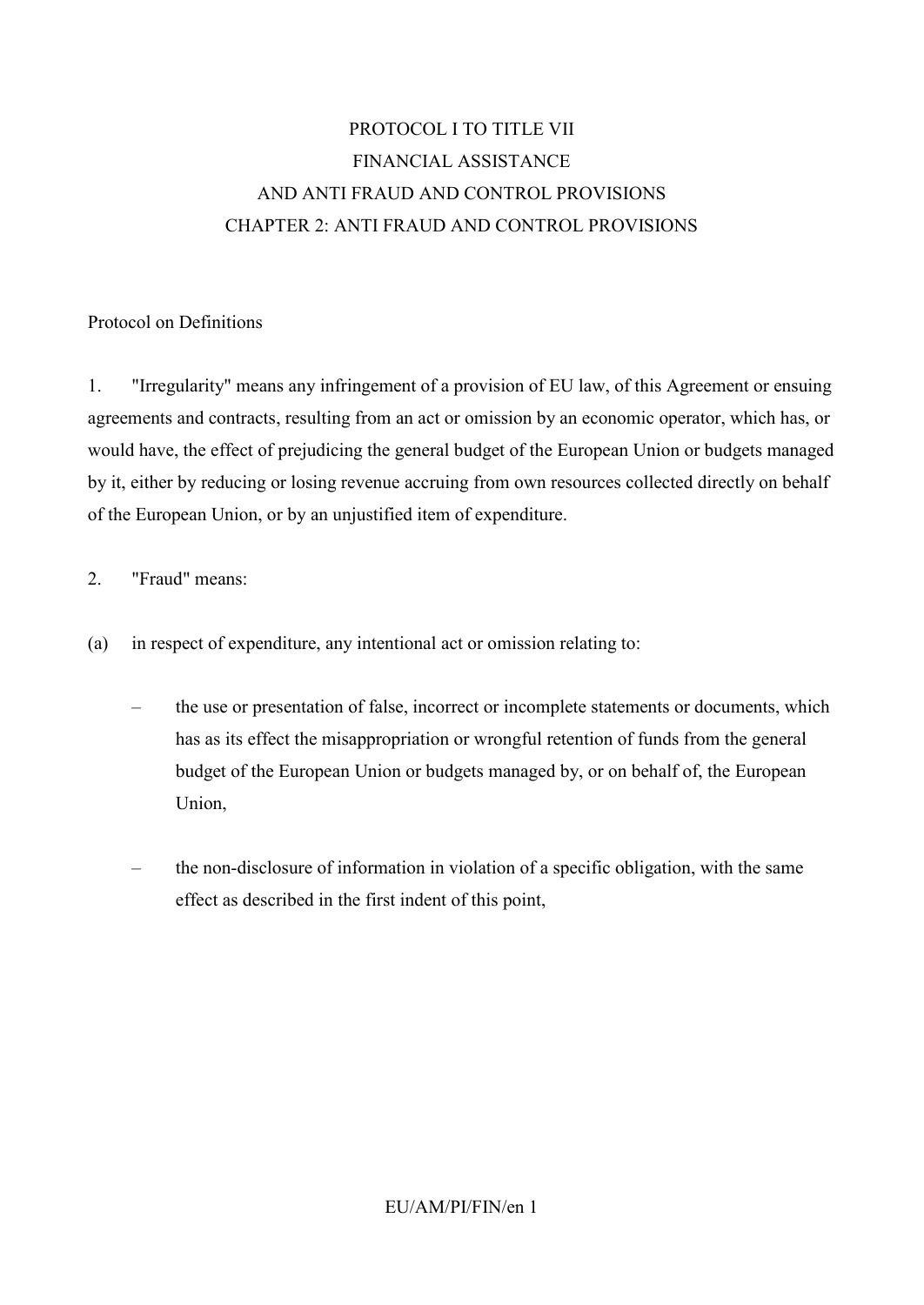- the misapplication of funds referred to in the first indent of this point for purposes other than those for which they were originally granted.
- (b) in respect of revenue, any intentional act or omission relating to:
	- the use or presentation of false, incorrect or incomplete statements or documents, which has as its effect the illegal diminution of the resources of the general budget of the European Union or budgets managed by, or on behalf of, the European Union,
	- non-disclosure of information in violation of a specific obligation, with the same effect,
	- misapplication of a legally obtained benefit, with the same effect.

3. "Active corruption" means the deliberate action of whosoever promises or gives, directly or through an intermediary, an advantage of any kind whatsoever to an official, for himself or for a third party, for him to act or refrain from acting in accordance with his duty, or in the exercise of his functions, in breach of his official duties in a way which damages or is likely to damage the financial interests of the European Union.

4. "Passive corruption" means the deliberate action of an official who, directly or through an intermediary, requests or receives advantages of any kind whatsoever, for himself or for a third party, or accepts a promise of such an advantage, to act or refrain from acting in accordance with his duty or, in the exercise of his functions in breach of his official duties in a way which damages or is likely to damage the financial interests of the European Union.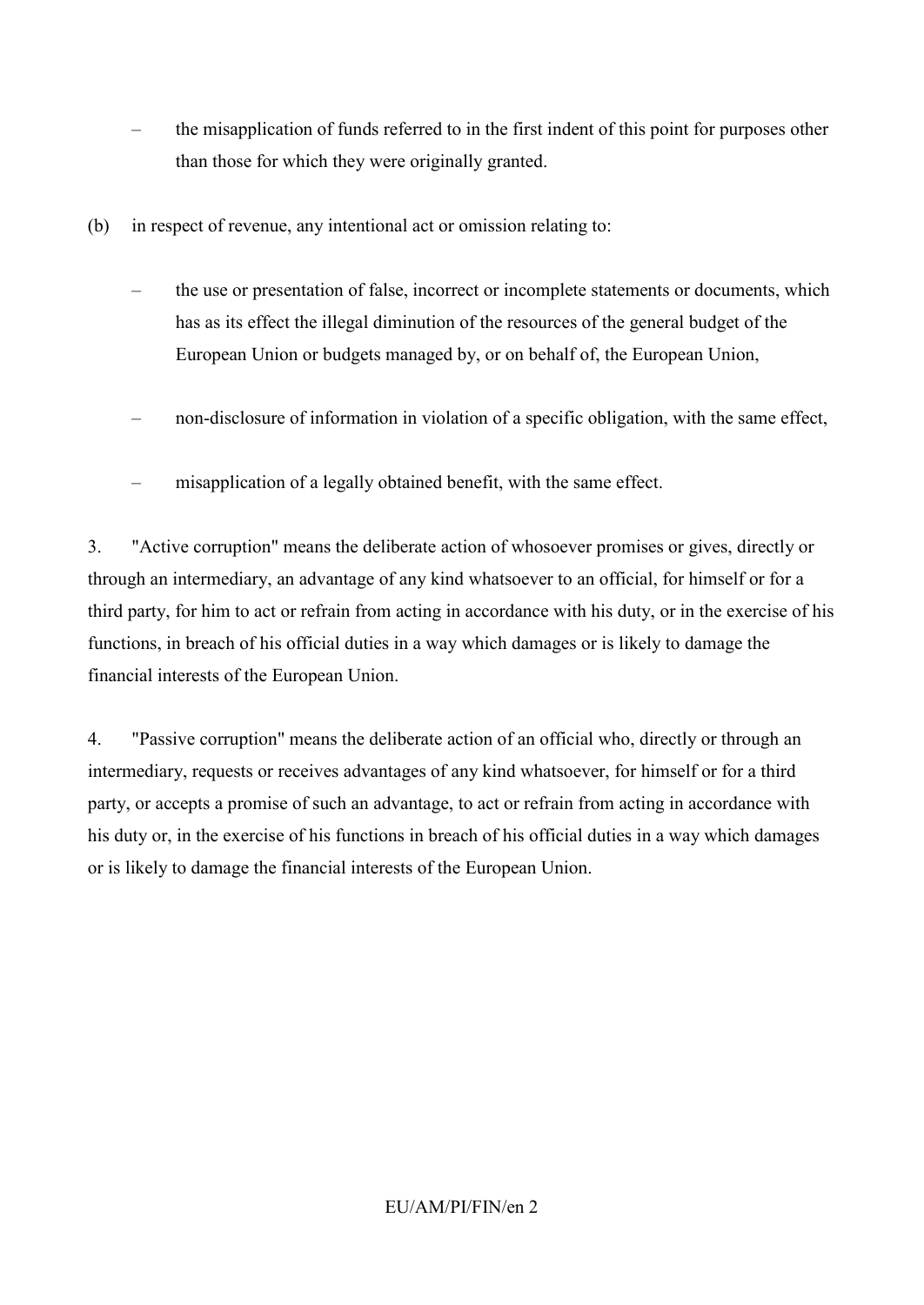5. "Conflict of interest" means any situation that could cast doubt on the ability of staff to act in an impartial and objective manner for reasons as defined in article 57 of Regulation (EU, Euratom) No 966/2012 of the European Parliament and of the Council of 25 October 2012 on the financial rules applicable to the general budget of the Union and repealing Council Regulation (EC, Euratom) No 1605/2002.

6. "Unduly paid" means paid in breach of the rules governing EU funds.

7. "European Anti-Fraud Office" (OLAF) means the European Commission's specialised anti-fraud department. OLAF has operational independence and is responsible for carrying out administrative investigations intended to combat fraud, corruption and any other illegal activity adversely affecting the financial interests of the European Union, as provided for in Regulation (EU, Euratom) No 883/2013 of the European Parliament and of the Council of 11 September 2013 concerning investigations by the European Anti-Fraud Office and repealing Regulation (EC) No 1073/1999 of the European Parliament and of the Council and Council Regulation (Euratom) No 1074/1999 and Council Regulation (Euratom, EC) No 2185/96 of 11 November 1996 concerning on-the-spot checks and inspections carried out by the Commission in order to protect the European Communities' financial interests against fraud and other irregularities.

 $\overline{\phantom{a}}$  , where  $\overline{\phantom{a}}$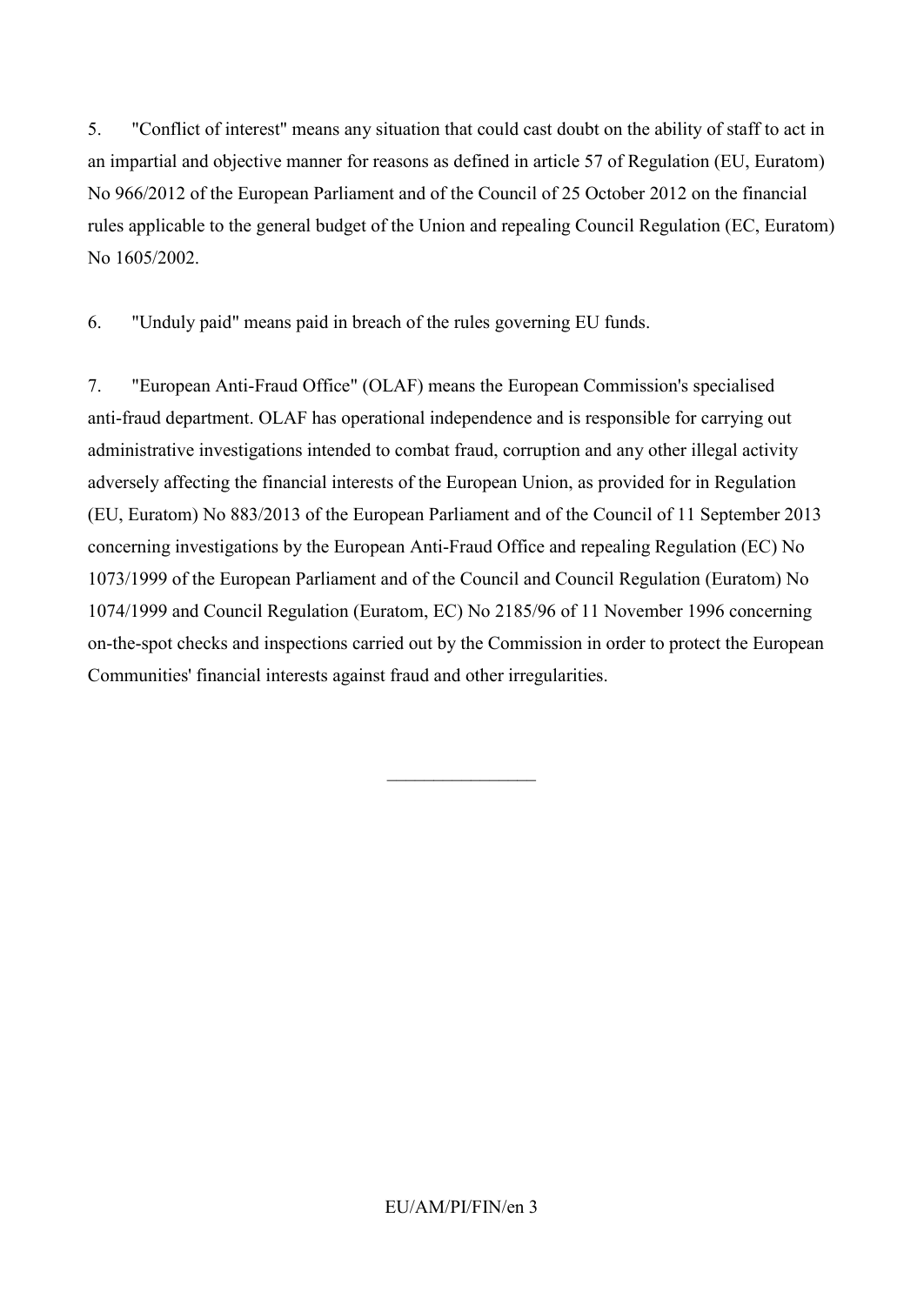# PROTOCOL II

## ON MUTUAL ADMINISTRATIVE ASSISTANCE IN CUSTOMS MATTERS

# ARTICLE 1

## Definitions

For the purposes of this Protocol:

- (a) "customs legislation" means any legal or regulatory provisions applicable in the territories of the Parties, governing the import, export and transit of goods and their placing under any other customs regime or procedure, including measures of prohibition, restriction and control;
- (b) "applicant authority" means a competent administrative authority which has been designated by a Party for this purpose and which makes a request for assistance on the basis of this Protocol;
- (c) "requested authority" means a competent administrative authority which has been designated by a Party for this purpose and which receives a request for assistance on the basis of this Protocol;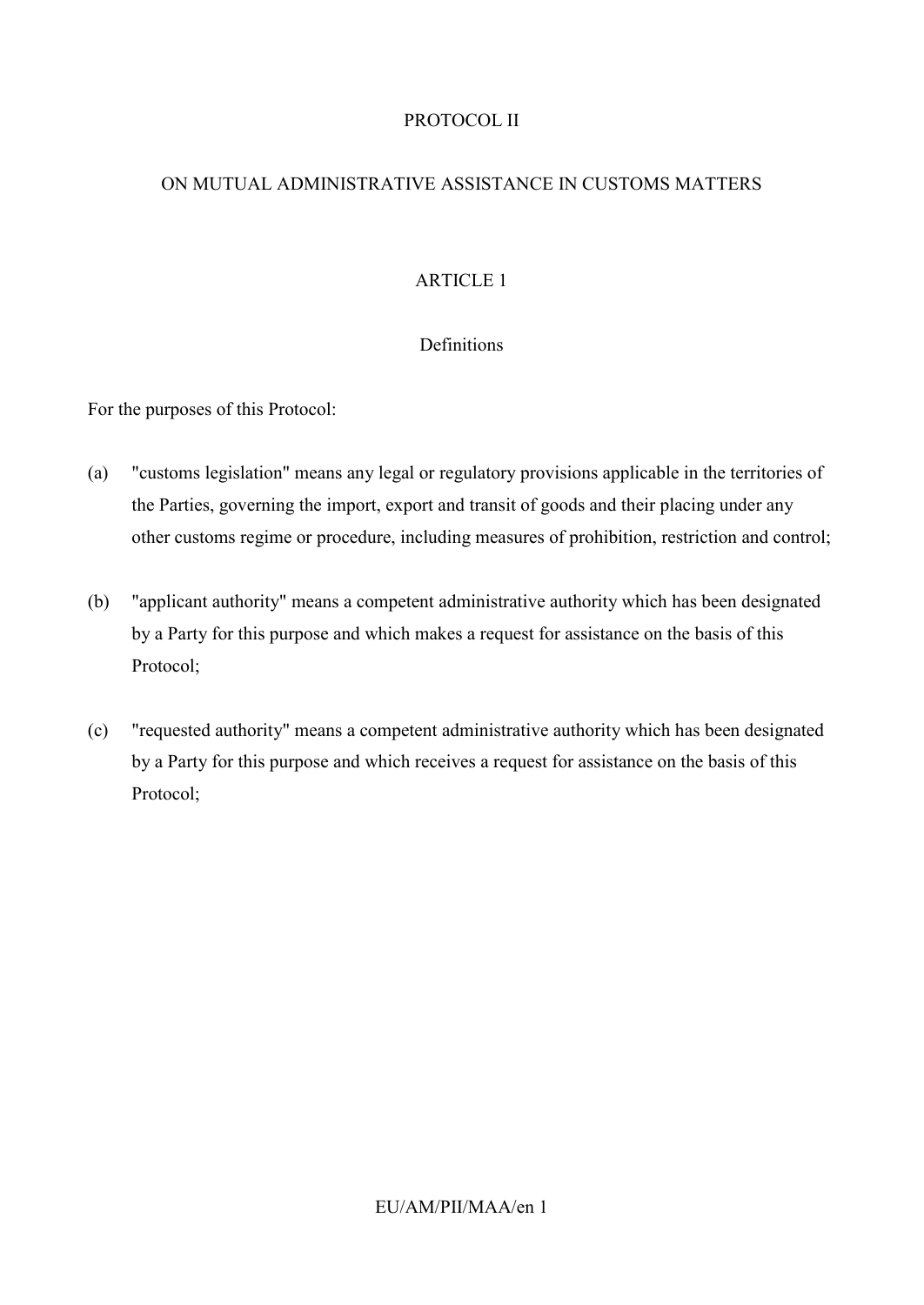- (d) "personal data" means all information relating to an identified or identifiable individual; and
- (e) "operation in breach of customs legislation" means any violation or attempted violation of customs legislation.

## Scope

1. The Parties shall assist each other, in the areas within their competence, in the manner and under the conditions laid down in this Protocol, to ensure the correct application of the customs legislation, in particular by preventing, investigating and combating operations in breach of that legislation.

2. Assistance in customs matters, as provided for in this Protocol, applies to any administrative authority of a Party which is competent for the application of this Protocol. That assistance shall neither prejudice the provisions governing mutual assistance in criminal matters nor shall it cover information obtained under powers exercised at the request of a judicial authority, except where communication of such information is authorised by that authority.

3. Assistance to recover duties, taxes or fines is not covered by this Protocol.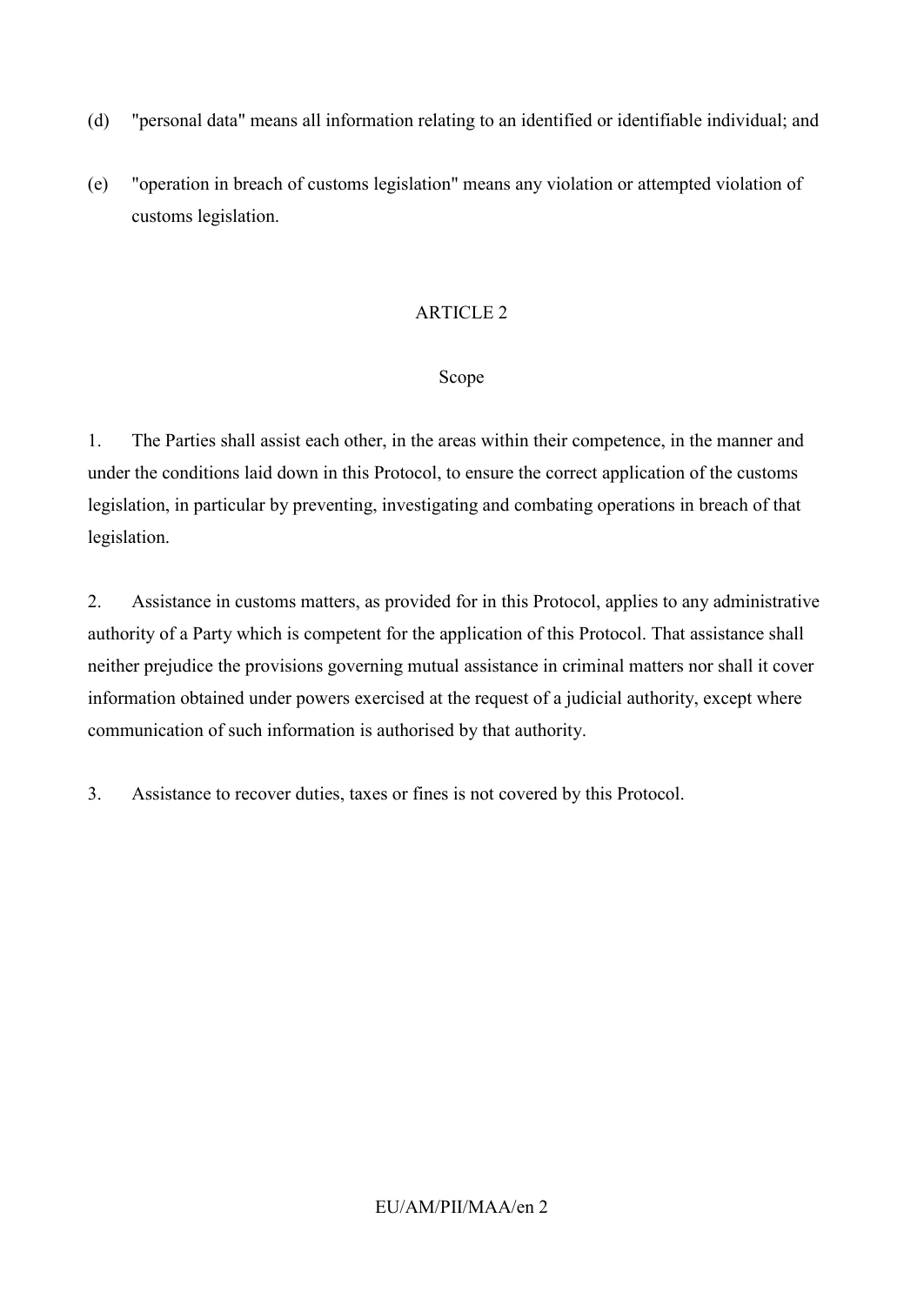#### Assistance on request

1. At the request of the applicant authority, the requested authority shall provide it with all relevant information which may enable it to ensure that customs legislation is correctly applied, including information regarding activities noted or planned which are or could be operations in breach of customs legislation.

- 2. At the request of the applicant authority, the requested authority shall inform it whether:
- (a) goods exported from the territory of one of the Parties have been properly imported into the territory of the other Party, specifying, where appropriate, the customs procedure applied to the goods; or
- (b) goods imported into the territory of one of the Parties have been properly exported from the territory of the other Party, specifying, where appropriate, the customs procedure applied to the goods.
- 3. At the request of the applicant authority, the requested authority shall, within the framework of its legal or regulatory provisions, take the necessary steps to ensure special surveillance of:
- (a) natural or legal persons in respect of whom there are reasonable grounds for believing that they are or have been involved in operations in breach of customs legislation;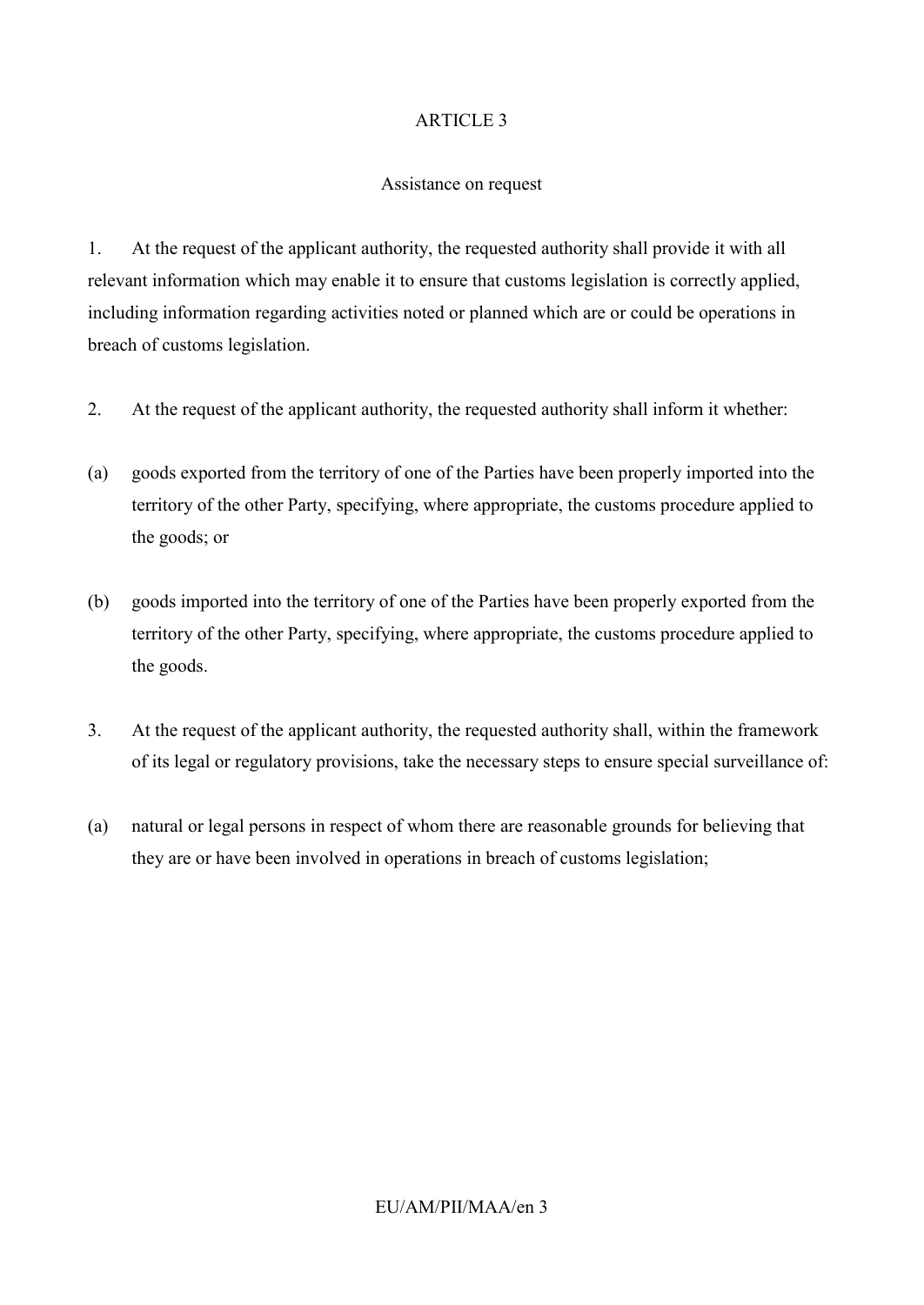- (b) places where stocks of goods have been or may be assembled in such a way that there are reasonable grounds for believing that these goods are intended to be used in operations in breach of customs legislation;
- (c) goods that are or may be transported in such a way that there are reasonable grounds for believing that they are intended to be used in operations in breach of customs legislation; and
- (d) means of transport that are or may be used in such a way that there are reasonable grounds for believing that they are intended to be used in operations in breach of customs legislation.

#### Spontaneous assistance

The Parties shall assist each other, at their own initiative and in accordance with their legal or regulatory provisions, if they consider that to be necessary for the correct application of customs legislation, particularly by providing information obtained pertaining to:

(a) activities which are or appear to be operations in breach of customs legislation and which may be of interest to the other Party;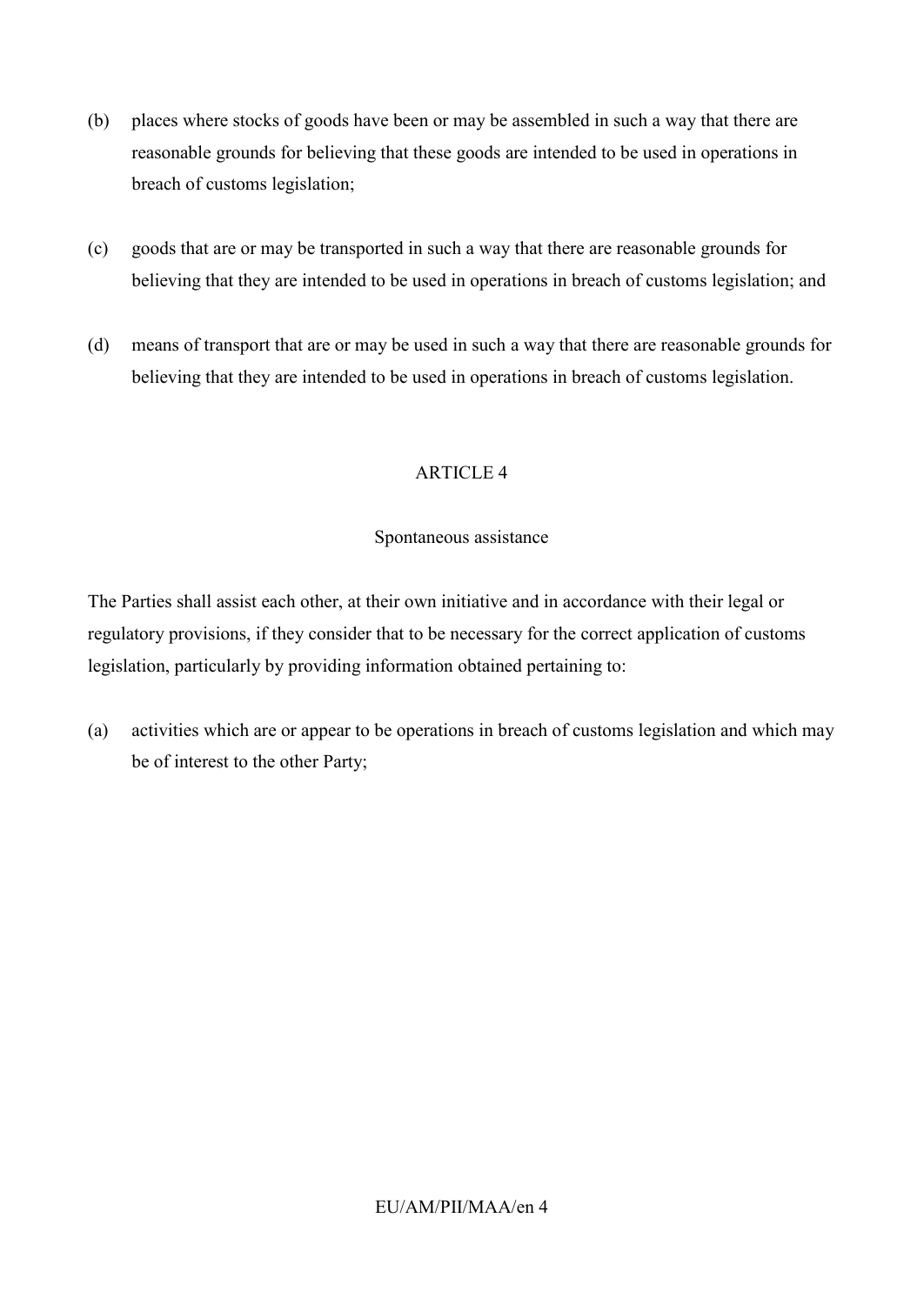- (b) new means or methods employed in carrying out operations in breach of customs legislation;
- (c) goods known to be subject to operations in breach of customs legislation;
- (d) natural or legal persons in respect of whom there are reasonable grounds for believing that they are or have been involved in operations in breach of customs legislation; and
- (e) means of transport in respect of which there are reasonable grounds for believing that they have been, are, or may be used in operations in breach of customs legislation.

## Delivery and notification

1. At the request of the applicant authority, the requested authority shall, in accordance with the legal or regulatory provisions applicable to that authority, take all necessary measures in order to deliver any documents or to notify any decisions, of the applicant authority and falling within the scope of this Protocol, to an addressee residing or established in the territory of the requested authority.

2. Requests for delivery of documents or notification of decisions shall be made in writing in an official language of the requested authority or in a language acceptable to that authority.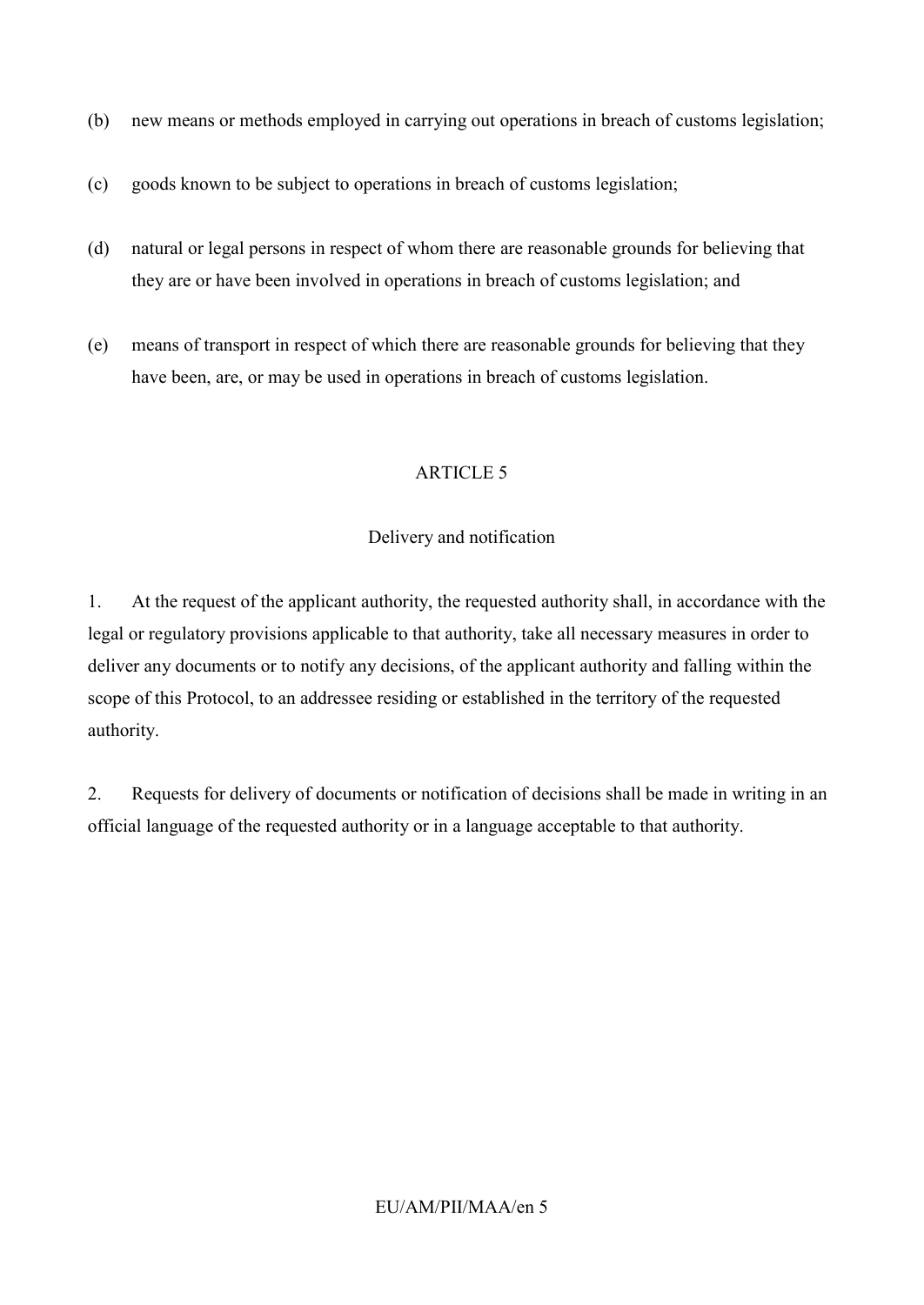#### Form and substance of requests for assistance

1. Requests pursuant to this Protocol shall be made in writing. They shall be accompanied by the documents necessary to enable compliance with the request. In case of urgency, the requested authority may accept oral requests, but such oral requests shall be confirmed by the applicant authority in writing immediately.

2. Requests pursuant to paragraph 1 shall include the following information:

- (a) the applicant authority;
- (b) the assistance requested;
- (c) the object of and the reason for the request;
- (d) the legal or regulatory provisions and other legal considerations;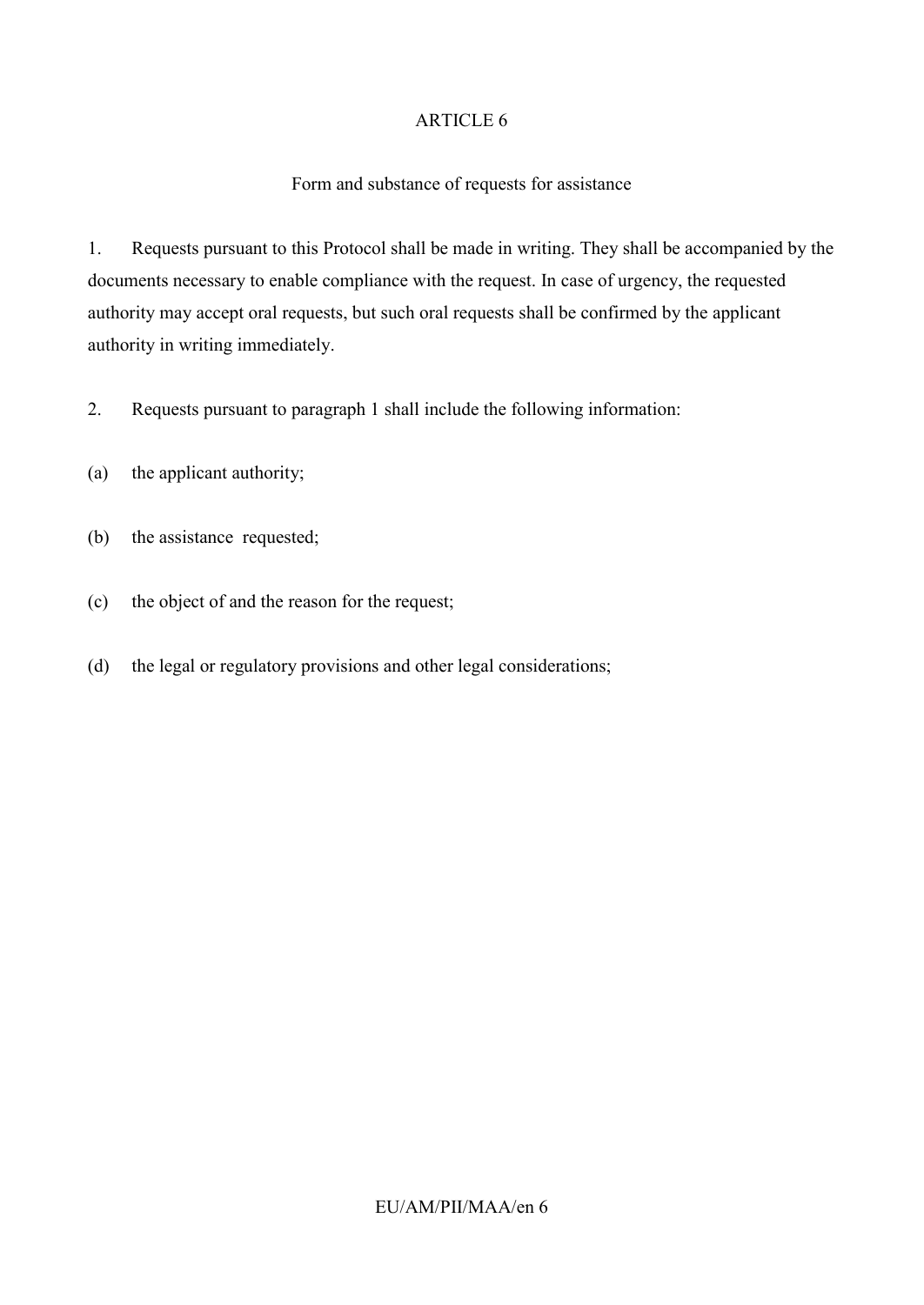(e) indications as exact and comprehensive as possible on the natural or legal persons who are the target of the investigations; and

(f) a summary of the relevant facts and of the enquiries already carried out.

3. Requests shall be submitted in an official language of the requested authority or in a language acceptable to that authority. This requirement does not apply to any documents that accompany the request under paragraph 1.

4. If a request does not meet the formal requirements set out in paragraphs 1 to 3, the requested authority may require the correction or completion of the request. In the meantime the authorities of each Party may order precautionary measures.

# ARTICLE 7

#### Execution of requests

1. In order to comply with a request for assistance, the requested authority shall proceed, within the limits of its competence and available resources, as though it were acting on its own account or at the request of other authorities of that same Party, by supplying information already in its possession, by carrying out appropriate enquiries or by arranging for them to be carried out. This provision shall also apply to any other authority to which the request has been addressed by the requested authority when the latter cannot act on its own.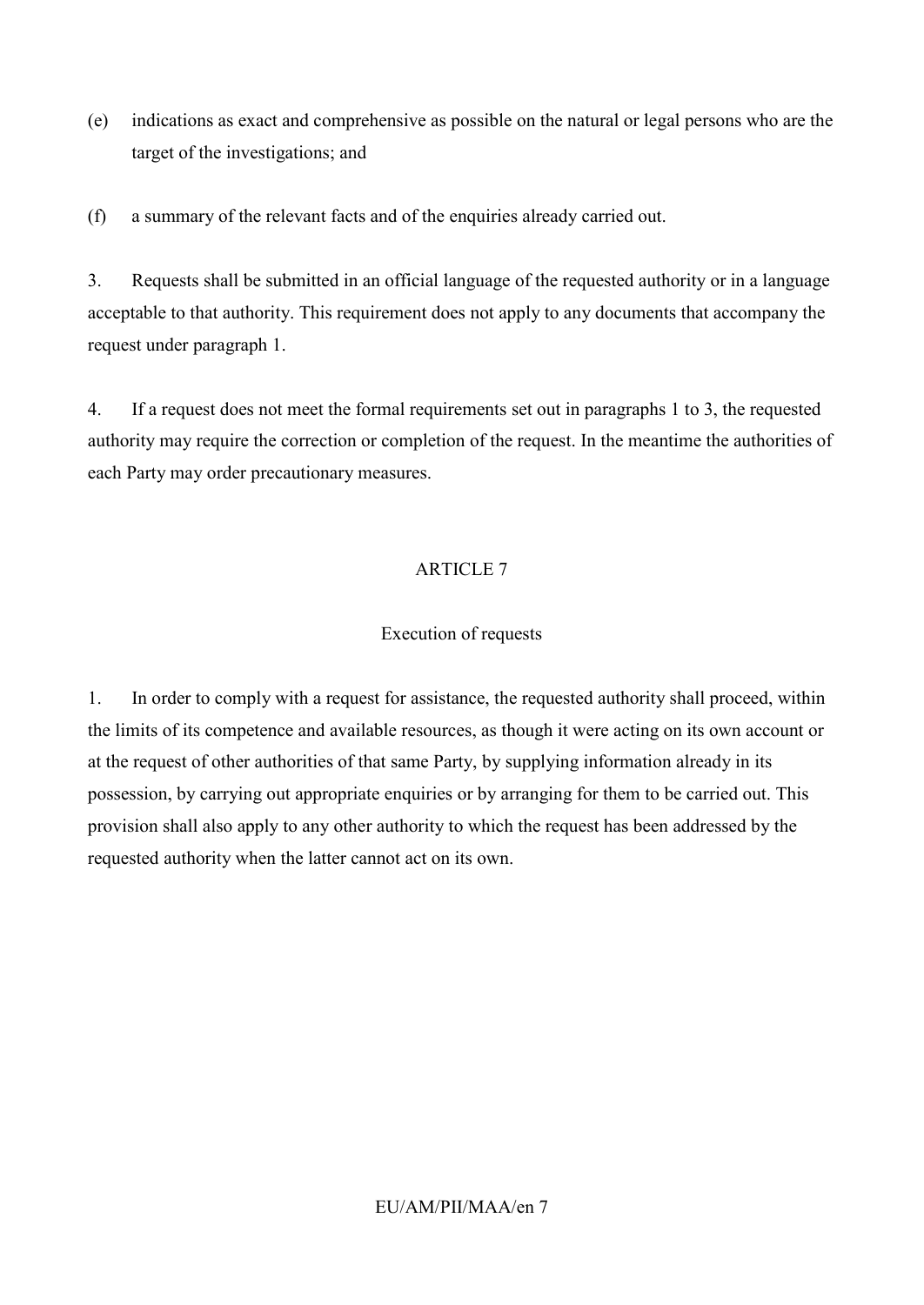2. Requests for assistance shall be executed in accordance with the legal or regulatory provisions of the requested Party.

3. Duly authorised officials of a Party may, with the agreement of the other Party and subject to the conditions laid down by the latter, be present to obtain in the offices of the requested authority or any other concerned authority referred to in paragraph 1, to obtain information relating to activities that are or could be operations in breach of customs legislation which the applicant authority needs for the purposes of this Protocol.

4. Duly authorised officials of a Party may, with the agreement of the other Party and subject to the conditions laid down by the latter, be present at enquiries carried out in the latter's territory.

## ARTICLE 8

## Form in which information is to be communicated

1. The requested authority shall communicate results of enquiries to the applicant authority in writing together with relevant documents, certified copies or other items.

2. This information may be provided in electronic format.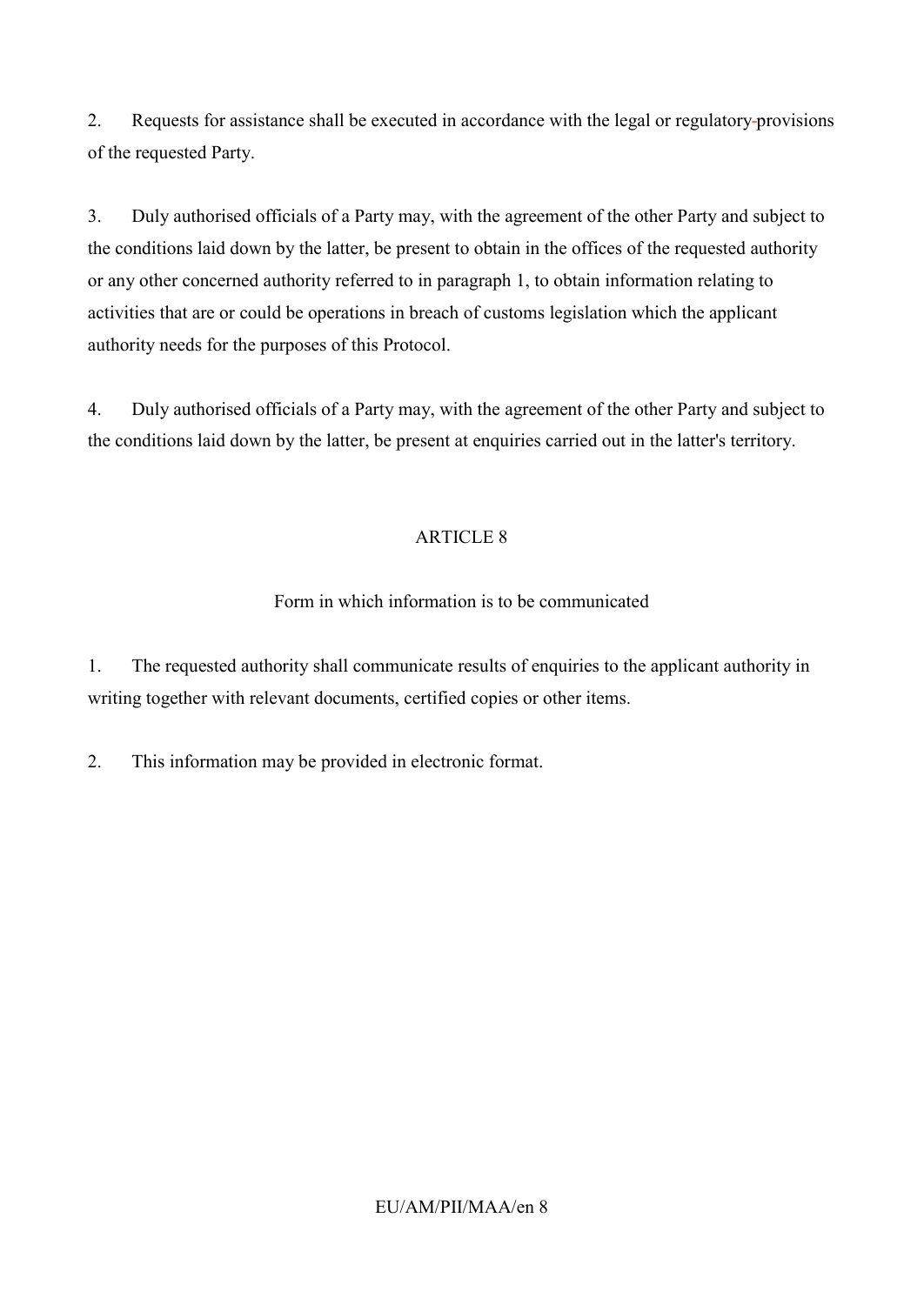3. The applicant authority may request the transmission of original documents only in cases where certified copies would be insufficient. These originals shall be returned at the earliest opportunity.

## ARTICLE 9

## Exceptions to the obligation to provide assistance

1. Assistance may be refused or may be subject to the satisfaction of certain conditions or requirements in cases where a Party is of the opinion that assistance under this Protocol would:

- (a) be likely to prejudice the sovereignty of Republic of Armenia or that of a Member State which has been requested to provide assistance under this Protocol;
- (b) be likely to prejudice public policy, security, state secret or other essential interests, in particular in the cases referred to in Article 10 paragraph 2; or
- (c) violate an industrial, commercial or professional secret.

2. Assistance may be postponed by the requested authority on the grounds that it will interfere with ongoing investigations, prosecutions or proceedings. In such a case, the requested authority shall consult with the applicant authority to determine if assistance can be given subject to such terms or conditions as the requested authority may require.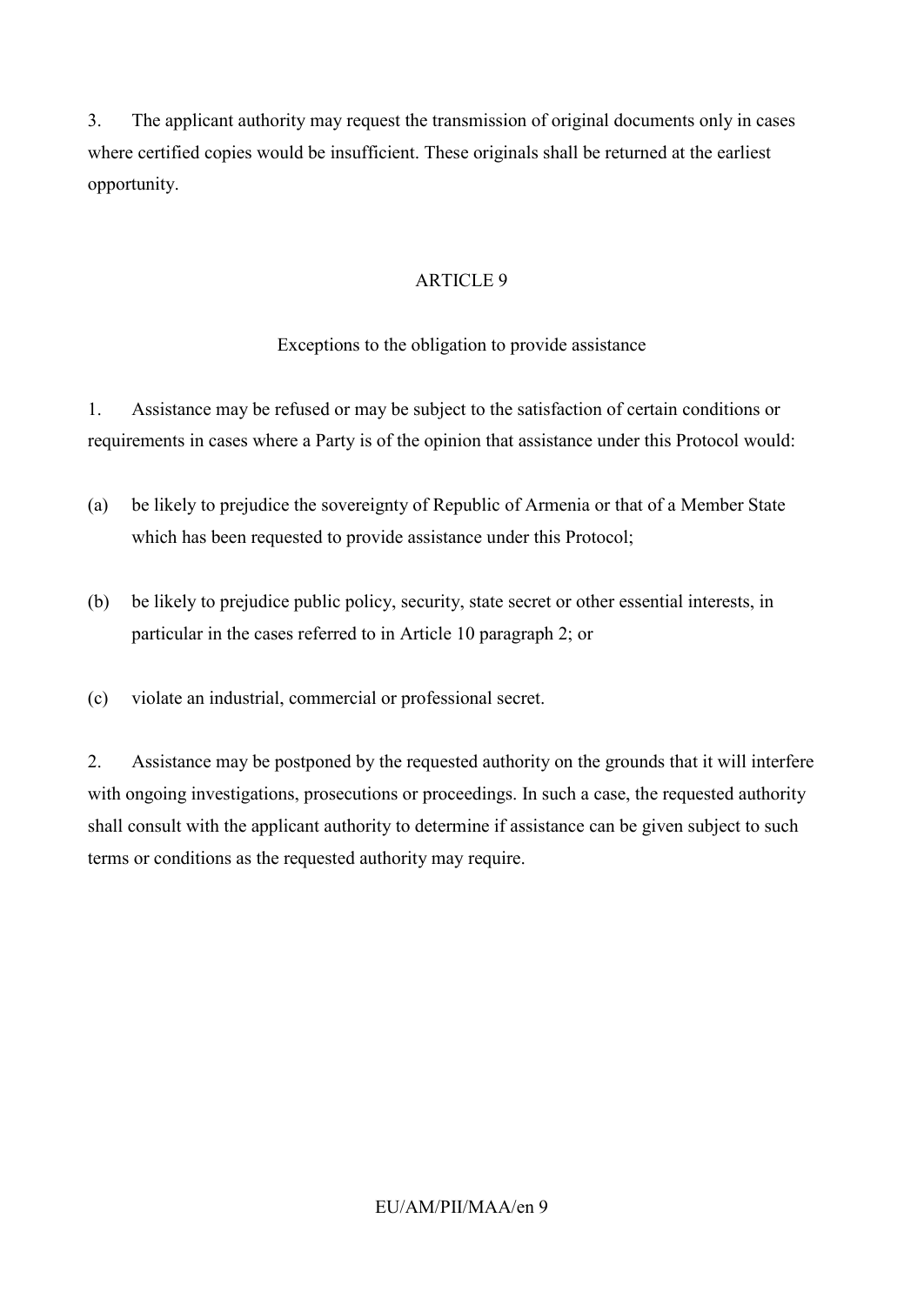3. Where the applicant authority seeks assistance which it would itself be unable to provide if so requested, it shall draw attention to that fact in its request. It shall then be for the requested authority to decide how to respond to such a request.

4. In the cases referred to in paragraphs 1 and 2, the requested authority shall communicate its decision and the reasons therefor to the applicant authority without delay.

# ARTICLE 10

## Information exchange and confidentiality

1. Any information communicated in whatsoever form pursuant to this Protocol shall be of a confidential or restricted nature, in accordance with the laws and regulations applicable in each Party. That information shall be covered by the obligation of official secrecy and shall enjoy the protection extended to similar information under the relevant laws and regulations of the receiving Party.

2. Personal data may be exchanged only where the receiving Party undertakes to protect such data in a manner that is considered adequate by the other.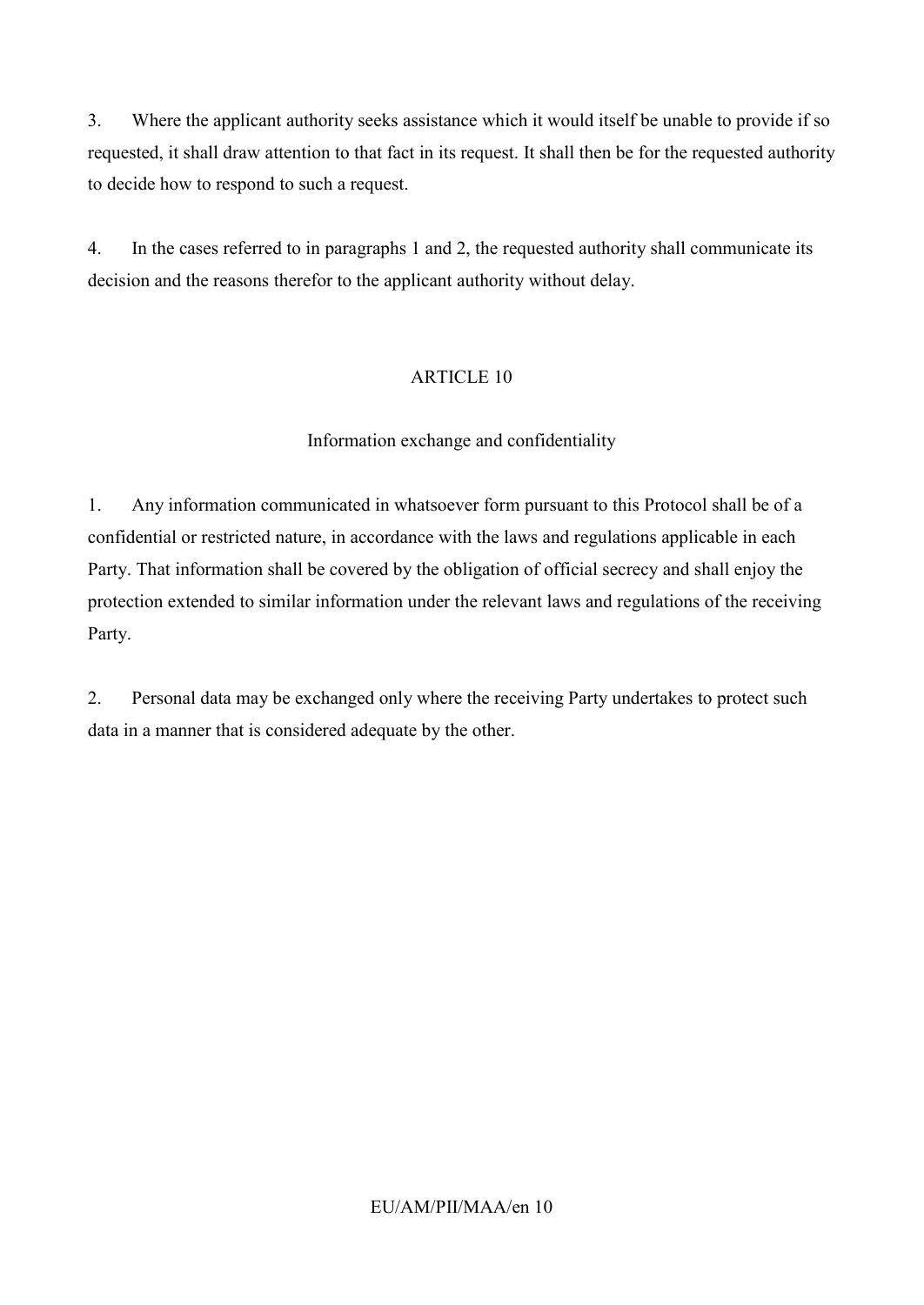3. The use of information obtained under this Protocol in judicial or administrative proceedings instituted in respect of operations in breach of customs legislation is considered to be for the purposes of this Protocol. Therefore, the Parties may, in their records of evidence, reports and testimonies and in proceedings and charges brought before the courts, use as evidence information obtained and documents consulted in accordance with the provisions of this Protocol. The requested authority may subject the supply of information or the granting of access to documents to the condition that they be notified of such use.

4. Information obtained shall be used solely for the purposes of this Protocol. Where one of the Parties wishes to use such information for other purposes, it shall obtain the prior written consent of the authority which provided the information. Such use shall then be subject to any restrictions laid down by that authority.

#### ARTICLE 11

#### Experts and witnesses

An official of the other Party may be authorised by the requested authority to appear, within the limitations of the authorisation granted, as an expert or witness in judicial or administrative proceedings regarding the matters covered by this Protocol, and produce such objects, documents or certified copies thereof, as may be needed for the proceedings. The request for appearance must indicate specifically before which judicial or administrative authority the official will have to appear, on what matters and by virtue of what title or qualification the official will be questioned.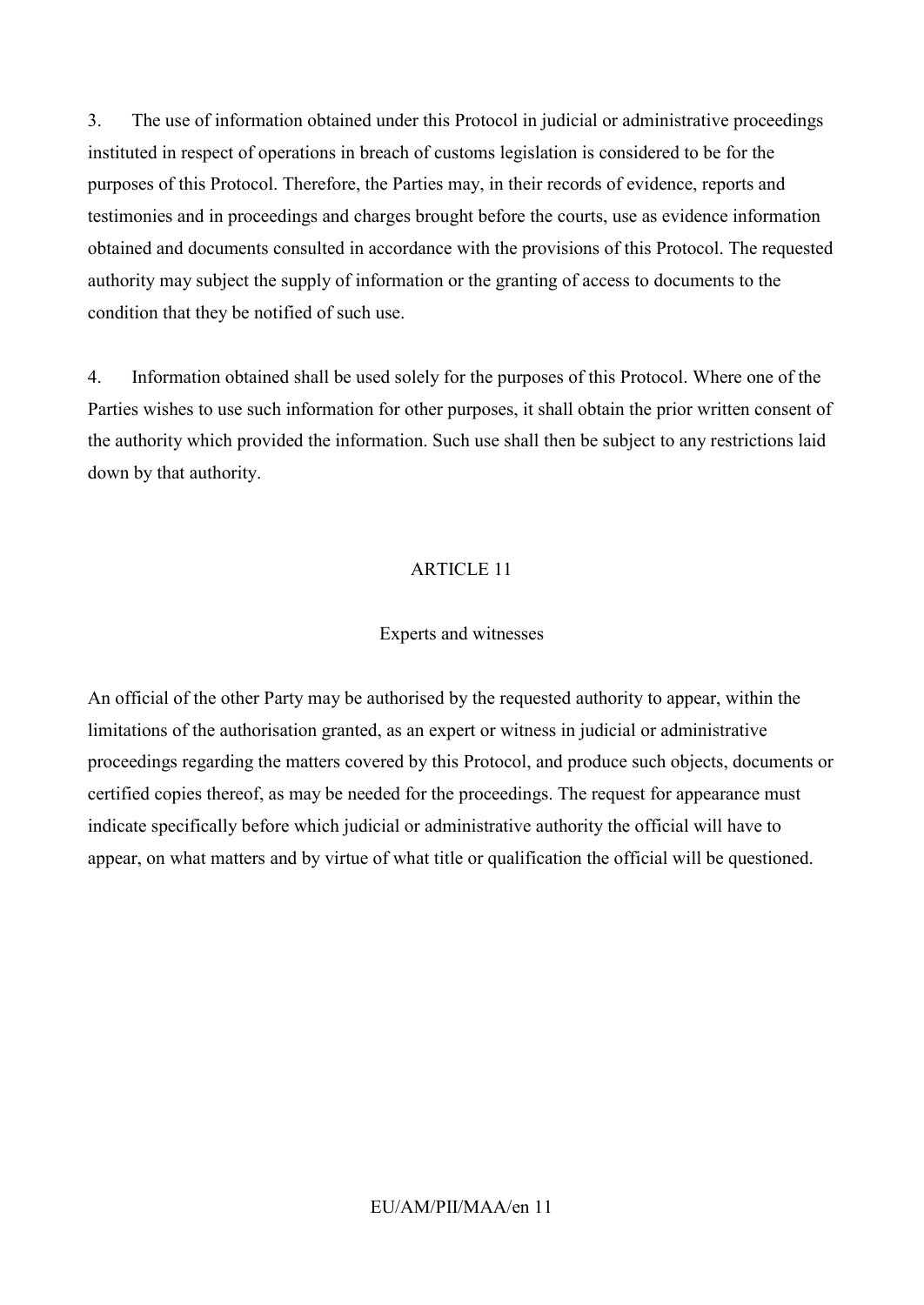#### Assistance expenses

The Parties shall waive all claims against each other for the reimbursement of expenses incurred pursuant to this Protocol, except, as appropriate, expenses for experts and witnesses and those for interpreters and translators who are not public service employees.

#### ARTICLE 13

#### Implementation

1. The implementation of this Protocol shall be entrusted on the one hand to the customs authorities of the Republic of Armenia and on the other hand to the competent services of the European Commission and the customs authorities of the Member States, as appropriate. They shall decide on all practical measures and arrangements necessary for its implementation, taking into consideration the applicable laws and regulations in particular for the protection of personal data.

2. The Parties shall consult each other and subsequently keep each other informed of the implementation measures which they adopt in accordance with the provisions of this Protocol.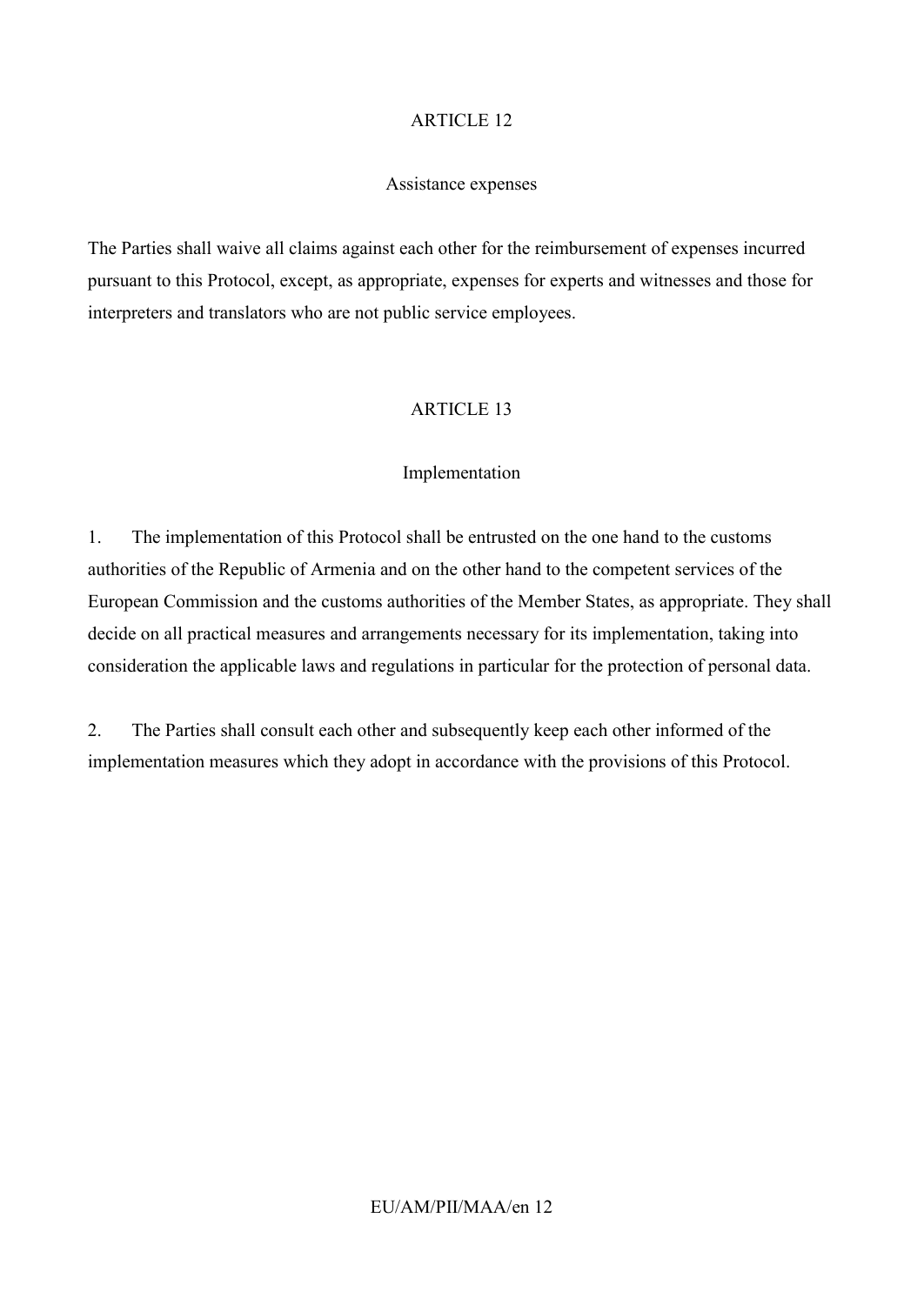3. In the European Union the provisions of this Protocol shall not affect the communication of any information obtained under this Protocol between the competent services of the European Commission and the customs authorities of the Member States. In the Republic of Armenia the provisions of this Protocol shall not affect the communication among Armenia's customs authorities of any information obtained under this Protocol.

#### ARTICLE 14

#### Other agreements

The provisions of this Protocol shall take precedence over the provisions of any bilateral Agreement on mutual assistance which has been or may be concluded between individual Member States and the Republic of Armenia insofar as the provisions of the latter are incompatible with those of this Protocol.

#### ARTICLE 15

#### Consultations

In respect of the interpretation and implementation of this Protocol, the Parties shall consult each other to resolve the matter in the framework of the Sub-Committee on Customs established by Article 126 of this Agreement.

 $\_$